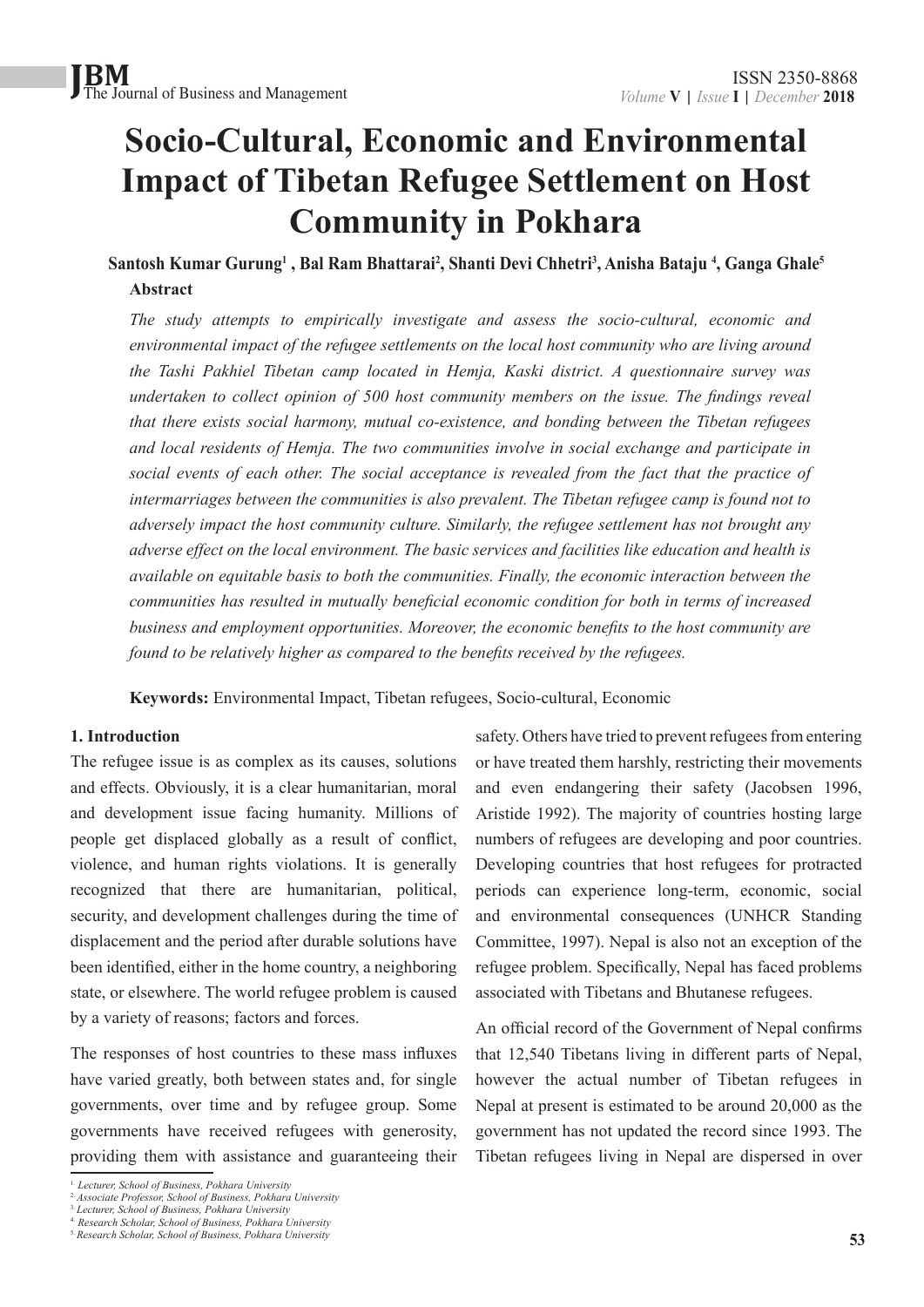21 districts of the country in Tibetan refugee camps (NUCRA, 2010). In 1960, upon the request of Nepalese authority, the International Committee of the Red Cross (ICRC) established emergency relief camps. In a similar vein, the Nepalese government, with the assistance of funds donated by the office of the United Nations High Commissioner for Refugee (UNHCR) also set up refugee shelter homes. Till the mid-1980s, the Nepalese government welcomed the Tibetan Refugees with open hands as the latter were not perceived as a threat to Nepalese diplomatic relations with China (IRIN, 2013).

The impact of refugees on host communities has largely been assumed to be negative. On the other hand some also believe that the influx of the refugees create a new context in which hosts devised strategies to gain access to incoming resources and to maintain access to their own resources. It must also be acknowledged that refugees could have a positive impact on the economy by contributing to agricultural production, providing cheap labor and increasing local traders' income from the sale of essential foodstuffs. Some local populations benefit from access to schools, clinics and other social facilities built by the international community (Beth, 1999).

The presence of refugees compounds the already prevailing economic, environmental, social and difficulties in these countries. The presence of refugees, and demands on the already severely strained economy, services and infrastructure add to the extreme hardship affecting the local populations. In many instances, refugees become an added impediment to, or risk jeopardizing, the development efforts of the host country. Their negative aspects may be felt long after a refugee problem is solved; for example, the damage to environment is a process and does not end with the repatriation of refugees (UNHCR Standing Committee, 1997)

The presence of refugees also contributes to the creation of employment benefiting the local population, directly or indirectly. While it is recognized that there may be some "positive" aspects to the impact of a refugee influx on the economic life of a host country, the large-scale

presence of refugees invariably constitutes a heavy burden for receiving countries, particularly LDCs (UNHCR Standing Committee, 1997). In this context, the study attempts to empirically investigate the social, economic and environmental issues associated with Tibetan refugees settlement in Nepal. Hence, the general objective of the study is to empirically investigate and assess the socio-cultural, economic and environmental impact of the refugee settlements on the local host community who are living around the Tashi Pakhiel Tibetan camp located in Hemja, Kaski district.

#### **2. Literature Review**

Literature on issues relating to impacts of refugee camps on host communities has received equally limited attention. Maystad & Verwimp, 2009) claims that knowledge and literature on these issues has not improved much since the analysis of Chambers from 1986. Responding to these claims is this research aiming at contributing to the gap in knowledge of the complexity of impacts on host communities by refugee camps, and how this further affects the relationship between hosts and refugees.

Sanjugta (2003) explored the socio-cultural impact of refugees on developing or host communities. This study encompasses the issues of social or relational as well as religious, linguistic and ethnic character which arise when large groups of refugees arrive within a given host community. The study finds that the socio-cultural impact of refugees on the receiving community can occur simply through their presence, in that they can play a role in altering the ethnic balance of the host community, and if the influx is sizeable, pose a threat to the cultural values and norms of the nation.

Werker (2007) in a case study of refugees in Uganda has made the following observations about the Kyangwali refugee camp economy as it tends to give refugees more choice on their settlement relative to many other countries in Africa. He argues that the economy in the settlement is fairly complex. Incomes are produced through a variety of means. Most refugees are either engaged in agricultural production or are receiving food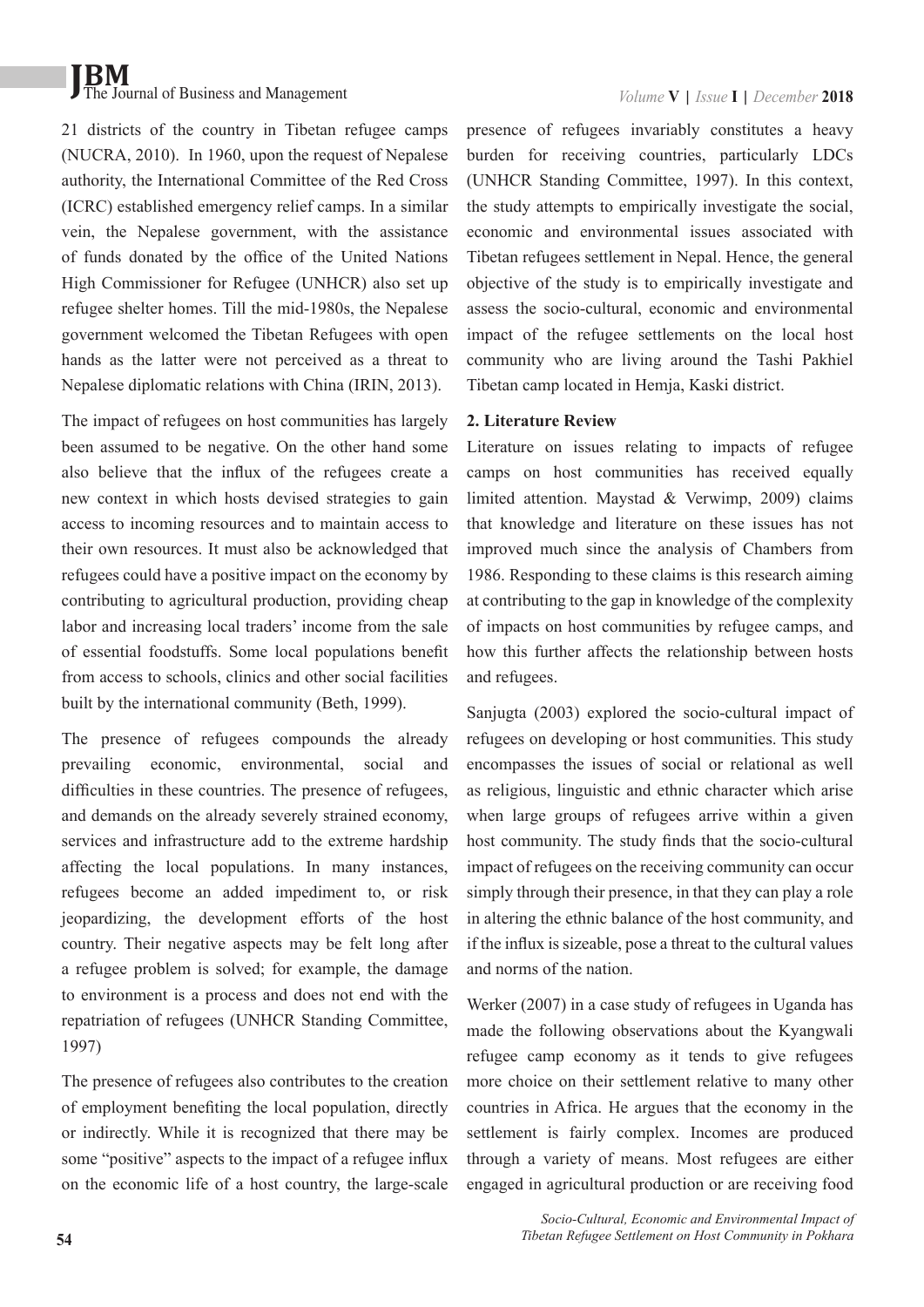rations from charity. Minority of refugees has businesses in the settlement, ranging from small stalls at the weekly market to shops or teahouses in the main trading center. Whitaker (2000) examines the implications of the refugee presence for host communities in Tanzania. Over the years, there have been many calls for strategies linking refugee relief with local development, but a number of factors have impeded their effective integration, including lack of donor support, weak coordination between refugee and development bureaucracies, and increasing numbers of refugees (Betts 1981, 1984; Gorman 1994 see Whitaker 2000). Despite the common assumption that refugees represent a problem or burden (Harrell-Bond 1986), it is clear that refugee migrations bring both costs and benefits to host countries (Kuhlman 1994, Sorenson 1994, J. Baker 1995) as cited in Whitaker (2000). Refugees generally impose a burden on local infrastructure, environment, and resources, but they also provide cheap labour, expand consumer markets, and justify increased foreign aid.

Andrian (2005) in his study of Bonga camp in Ethiopia argues that the most obvious environmental impact of the refugee camp is deforestation, although he believes that this problem was already occurring before the refugees arrived in 1993 but it has increased because of the expansion of slash and burn agriculture into the near by hillsides, mainly for growing sorghum. He noted that both refugee and host people also rely on wood for fuel and construction, and there are high levels of hunting with traditional weapons anddogs.

Williams (1995) performed analysis that showed overall immigration impacts are largely neutral on the macroeconomic level. Another analysis that looked at immigration over a large sample of countries found a positive impact from the diversity of skilled immigration on both the incomes and productivity levels among the richer nations. Among the more detailed-level conclusions of Williams were that immigration does not lead to an increase in the unemployment rate, refuting one of the main criticisms that immigrants and refugees steal native jobs. She furthermore found that immigrants are net contributors to federal and local government tax revenues in the long-run. However, when the economic impacts of refugees are analyzed on a local or regional level, the positive impacts are more significant.

Refugees are more likely to be entrepreneurial and enjoy higher rates of successful business ventures compared to natives. In many places with large concentration of refugees, there are ethnic restaurants and grocery stores that serve not only immigrants, but also native residents. The connections and social networks of refugees back in their originating countries facilitate the generation of transnational businesses such as international trade, investment,and tourism (Hohn, 2012). The nature of impacts of refugee influx and camp establishments on host communities are many and diverse. Exact knowledge of these impacts and how they affect host communities is nevertheless lacking according to researchers of the field such as Chambers (1986) and Maystadt and Verwimp (2009). Chambers (1986) explains likely cost and benefits for hosts in a refugee-hosting situation into three groups of hosts; surplus famers, subsistence farmers and labors with negligible or no land. Further on Chambers offers five dimensions of analysis of the cost benefit relationship which is accordingly dependent upon food/ land, labor/wages, services, common property resources (CPRs) and economic development. World Bank (2011) supports Chambers arguments that social services often are improved in refugee hosting communities, referring to experiences in Mexico in the early 1990s. Similarly UNHCR is arguing that health and sanitation services improve in refugee hosting communities.

Economic development within host communities as a result of refugee presence can vary a great deal. As expressed by Alix-Garcia and Saah (2009) through a World Bank economic review discussing the economic impacts of refugee camps on host communities which can both be positive and negative. New market opportunities for locals to sell local merchandises may have a positive effect for some, while at the same time competition over already scarce resources may bring challenges for others. Cheap labor, trading, framing etc.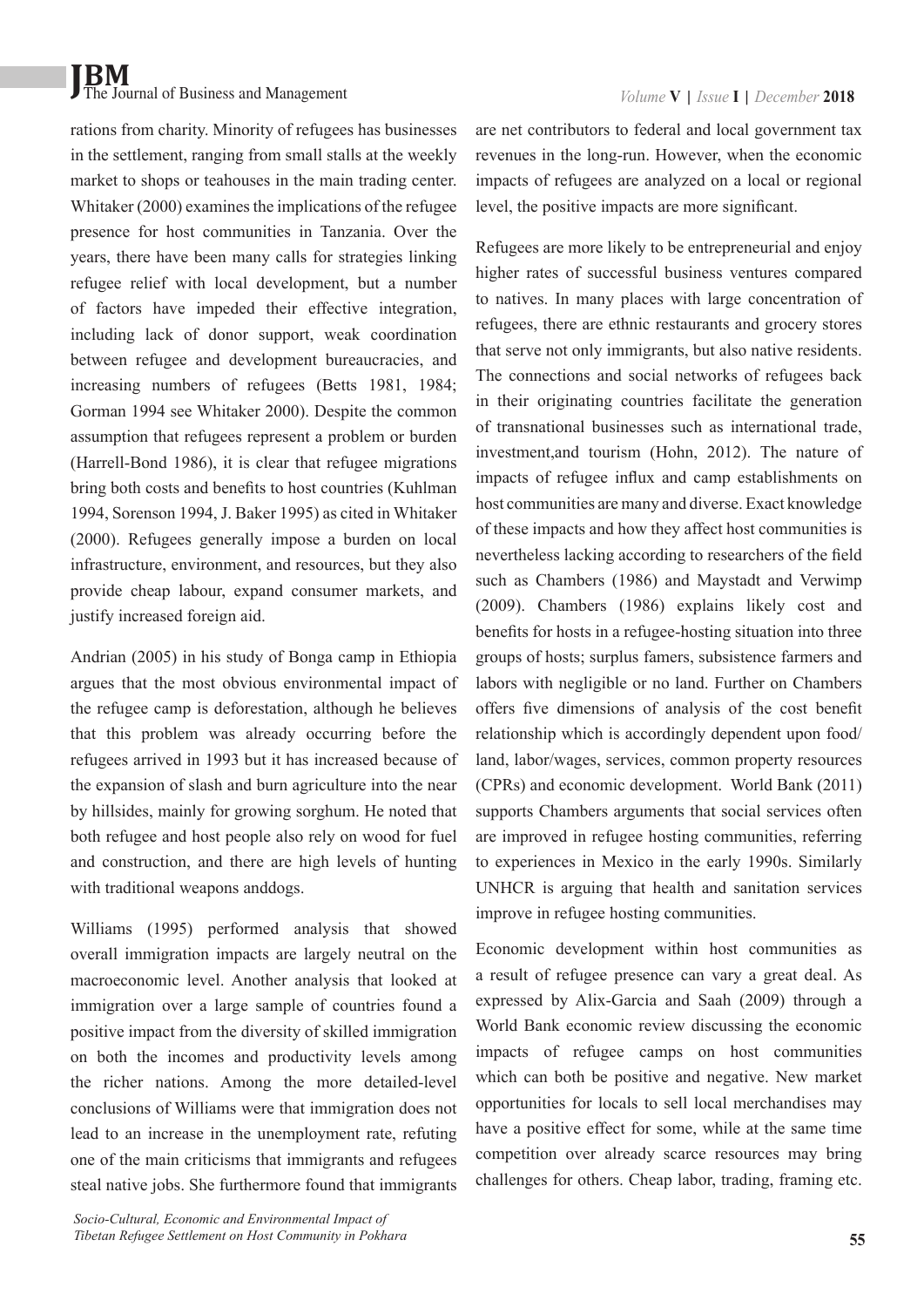can stimulate economic development of the hosting area. Infrastructural improvements such as new roads, access to markets and goods can also raise economic activity. Population growth through non-refugee migration to the area due to opportunities accompanied by the refugee presences may also impact in different ways. The nature of the economic development will nevertheless depend on official policies and interventions of the hosting country (Chambers 1986). This shows some of the complexity of possible impacts refugee influx may have on the economic as well as overall situation for people of host communities.

#### **3. Data and Methodology**

Quantitative approach has been employed in this study using descriptive and analytical research design. There are four Tibetan refugee settlements in operation in Pokhara among which the surrounding area of Tashi Palikheil camp of Hemja is the study area. The study is based on an area of 5km radius of routine interaction between the refugee settlement and host community for in-depth analysis of impacts encompassing an area of 5km covering 4 wards in one municipality. All the local people residing in vicinity of the Tashi Palkhiel Tibetan camp located in Hemja, Kaski comprise the universe of study and a total of 500 samples has been taken purposively following stratified sampling procedure. The stratification criteria was gender, ethnicity, education, age and economic activities. The eligibility for being selected as sample unit is respondents should be local people with permanent residence who are 16 and above. A semistructured questionnaire was used as primary survey instrument. The questionnaires used in the study were self-administered. To facilitate ease on understanding, questionnaire was distributed in Nepali language.

Descriptive statistics like frequency, cross-tabulation and arithmetic mean have been computed. Parametric inferential analysis using Chi-square test has been employed for drawing inferences. Moreover, Cramer's V has been calculated to examine the degree of association between the variables used in the study.

#### **4. Empirical Analysis**

#### **4.1 Description of the Respondents**

The study is based on survey local people residing in vicinity of the Tashi Palkhiel Tibetan camp. The unit of analysis comprise of individuals of households in the study area, willing to participate in the survey after getting informed consent. Table I exhibits the socio-demographic profile of the respondents in the host community. The gender-wise distribution reveals that the sample is representative of both male and female. Similarly, the survey incorporates respondents of different age groups, however, a majority 53.2 percent of the respondents are of 25 to 50 age. The ethnic distribution depicts that Chhetri and Bhramin represent of 64.8 percent of the sample while remaining comprise of janajatis including Newar, Magar, and Gurung. A large majority of the host community people are found to be Hindus. They comprise of 95.2 percent of the respondents. Some Buddhists and Christians are also found to be residing in the host community. Hence, the sample is representative in terms of gender, age, ethnicity and religion.

Most of the households in the study area are found to have nuclear family structure with family size of 3 to 5 persons. It indicates that the influence of urbanization has changed host community family structure from traditional joint family prevalent in rural and sub-urban areas of Nepal. However, still 42 percent of the households in the area are found to live in joint family and 13.2 percent families have size of more than 7 members. Regarding years of residency, around 76 percent of the respondents have lived for a period of more than 15 years in the area. Therefore, the respondents should have interacted with the Tibetan refugees for a longer time period and hence should be in better position to offer opinion of impact of refugee settlement in the host community. The major occupations of the people in host community are business and agriculture. Only 12 percent are employed in different jobs while 6.4 percent are found to be unemployed. Regarding income level, most of the respondents are found to earn Rs. 10,000 to 25,000 per month. Only 8.2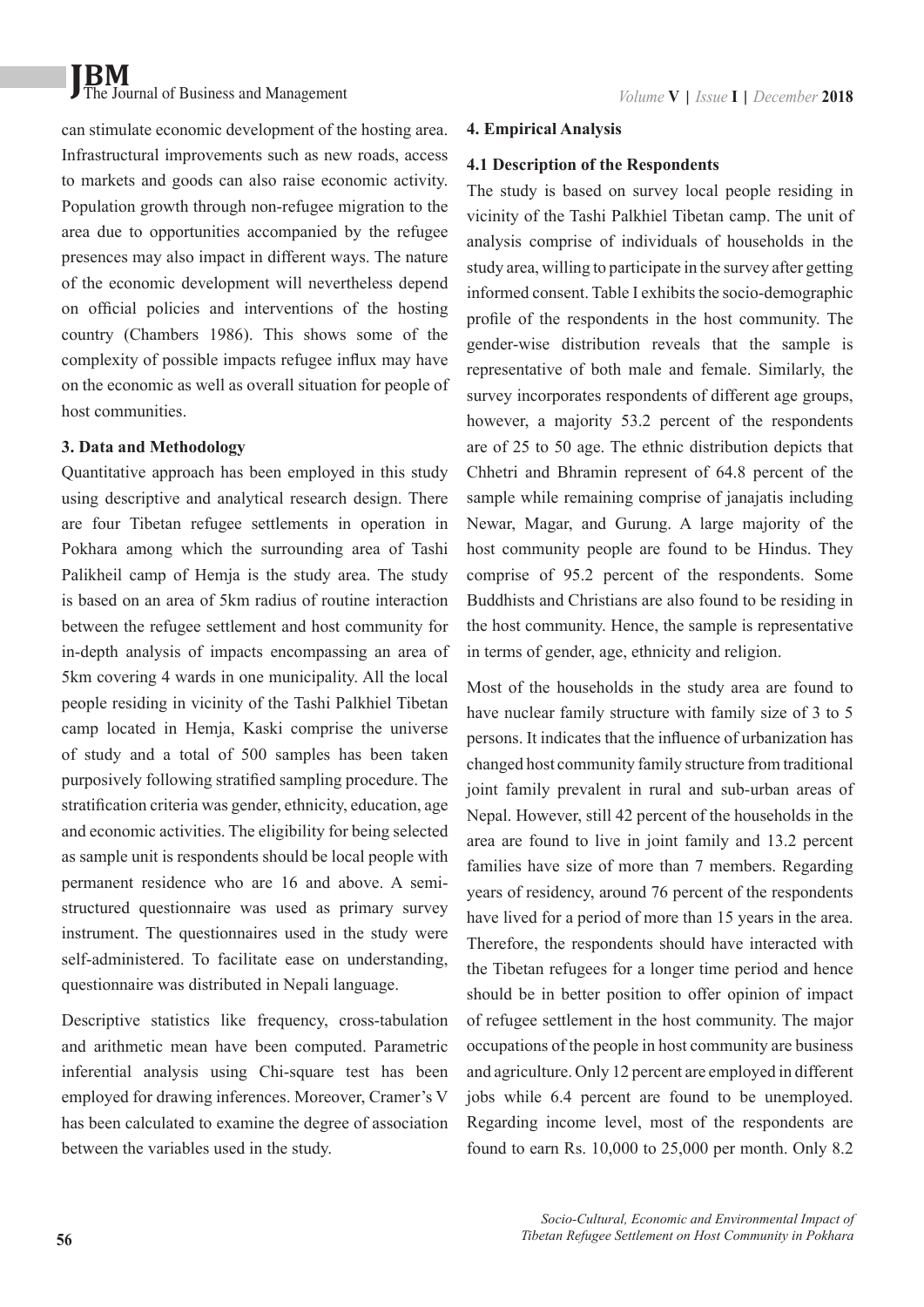percent have monthly income of more than Rs 50,000. Overall, majority of respondents are Bhramin or Chhetri, male aged 25 to 50 years who live in nuclear family, have resided for more than 15 years in Hemja and are engaged in business or agriculture.

| Gender                     | Frequency       | Percent | Age                 | Frequency      | Percent          |
|----------------------------|-----------------|---------|---------------------|----------------|------------------|
| Male                       | 262             | 52.4%   | Below 25            | 98             | 19.6             |
| Female                     | 238             | 47.6%   | 25 to 50            | 266            | 53.2             |
|                            |                 |         | 51 to 75            | 115            | 23.0             |
| <b>Total</b>               | 500             | 100%    | 75 and Above        | 21             | 4.2              |
| <b>Ethnicity</b>           | Frequency       | Percent | <b>Religion</b>     | Frequency      | Percent          |
| Bhramin                    | 157             | 31.4    | Hindu               | 476            | 95.2             |
| Chhetri                    | 167             | 33.4    | Christian           | $\overline{7}$ | 1.4              |
| Newar                      | 46              | 9.2     | <b>Buddhism</b>     | 13             | 2.6              |
| Gurung                     | 17              | 3.4     | Others              | $\overline{4}$ | 0.8              |
| Magar                      | 21              | 4.2     |                     |                |                  |
| Others                     | 6               | 1.2     |                     |                |                  |
|                            |                 |         |                     |                |                  |
| <b>Family Size</b>         | Frequency       | Percent | <b>Family Type</b>  | Frequency      | Percent          |
| Below 3                    | 31              | 6.2     | Joint               | 210            | 42.0             |
| $3$ to $5$                 | 294             | 58.8    | Nuclear             | 280            | 56.0             |
| 5 to 7                     | 109             | 21.8    | Single              | 10             | 2.0              |
| Above 7                    | 66              | 13.2    |                     |                |                  |
|                            |                 | Percent | <b>Income Level</b> |                | Percent          |
| <b>Hemja Living</b>        | Frequency<br>39 | 7.8     |                     | Frequency      | 23.2             |
| Less than 5 yrs            |                 |         | Less than $10,000$  | 116            |                  |
| 5 to 10 yrs                | 43              | 8.6     | 10,001 to 25,000    | 167            | 33.4             |
| $10$ to $15$ yrs           | 40              | 8.0     | 25,001 to 50,000    | 64             | 12.8             |
| More than 15 yrs           | 378             | 75.6    | More than 50,000    | 41             | 8.2              |
| <b>Occupational Status</b> |                 |         |                     |                |                  |
| Occupation                 | Frequency       | Percent | Occupation          | Frequency      | Percent          |
| <b>Business</b>            | 141             | 28.2    | Unemployed          | 32             | 6.4              |
| Student                    | 65              | 13      | Housewife           | 47             | 9.4              |
| Farming                    | 120             | 24      | Others              | 35             | $\boldsymbol{7}$ |
| Job holder                 | 60              | 12      |                     |                |                  |

#### **Table I: Respondents' Profile**

### **4.2 Influence of Refugee Settlement on Socio-cultural Environment**

Table II presents the results of cross-tabulation, Chisquare test and Cramer's V used to analyze the association among socio-demographic characteristics of the respondents with their perception on whether the Tibetan refugee settlement has made impact on host community culture. The null hypothesis is there is no statistically significant association between socio-demographic features of the respondents and their perceived impact of Tibetan refugee settlement on host community.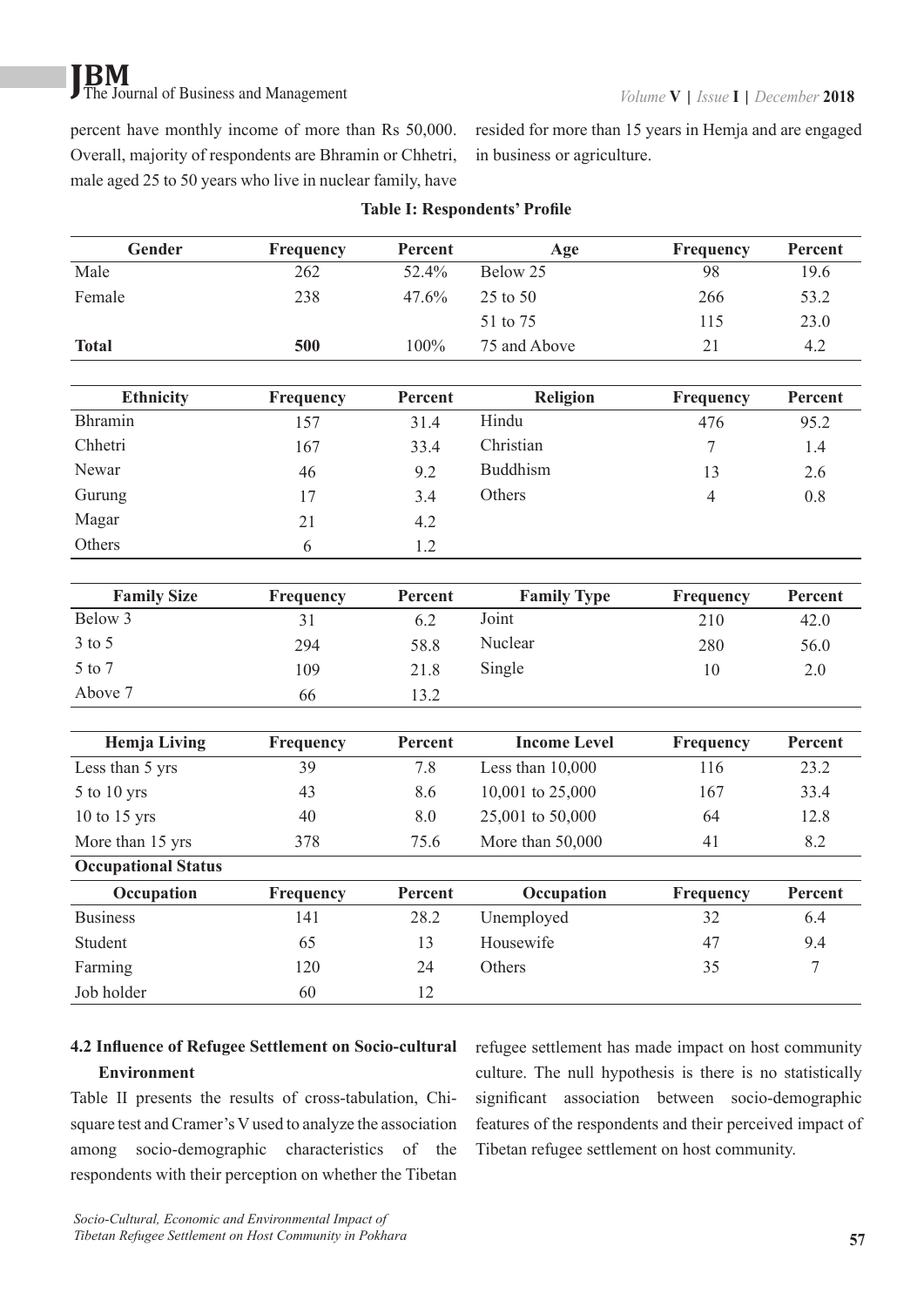|                                                              | Impact           | <b>No Impact</b> | Chi-Square | Sig.  | Cramer's V |
|--------------------------------------------------------------|------------------|------------------|------------|-------|------------|
| Gender                                                       |                  |                  |            |       |            |
| Male                                                         | 6.9              | 93.1             | $6.464*$   | 0.011 | 0.114      |
| Female                                                       | 2.1              | 97.9             |            |       |            |
| Age                                                          |                  |                  |            |       |            |
| Below 25                                                     | 6.1              | 93.9             | 2.930      | 0.403 | 0.077      |
| 25 to 50                                                     | 5.3              | 94.7             |            |       |            |
| 51 to 75                                                     | 1.7              | 98.3             |            |       |            |
| Above 75                                                     | 4.8              | 95.2             |            |       |            |
| <b>Ethnicity</b>                                             |                  |                  |            |       |            |
| <b>Bhramin</b>                                               | 6.4              | 93.6             | 3.522      | 0.833 | 0.084      |
| Chhetri                                                      | 3.6              | 96.4             |            |       |            |
| Newar                                                        | 2.2              | 97.8             |            |       |            |
| Gurung                                                       | $\overline{0}$   | 100              |            |       |            |
| Magar                                                        | 4.8              | 95.2             |            |       |            |
| Thakali                                                      | $\boldsymbol{0}$ | 100.0            |            |       |            |
| Tamang                                                       | $\mathbf{0}$     | 100.0            |            |       |            |
| Others                                                       | 5.8              | 94.2             |            |       |            |
| <b>Years of Stay</b>                                         |                  |                  |            |       |            |
| Below 5 yrs                                                  | 5.1              | 94.9             | 4.129      | 0.248 | 0.091      |
| 5 to 10 yrs                                                  | 9.3              | 90.7             |            |       |            |
| 10 to 15 yrs                                                 | $\mathbf{0}$     | 100              |            |       |            |
| Above 15 yrs                                                 | 4.5              | 95.5             |            |       |            |
| <b>Occupational Status</b>                                   |                  |                  |            |       |            |
| <b>Business</b>                                              | 3.5              | 96.5             | 10.897     | 0.092 | 0.148      |
| Student                                                      | 9.2              | 90.8             |            |       |            |
| Farming                                                      | 5.0              | 95.0             |            |       |            |
| Employee                                                     | 1.7              | 98.3             |            |       |            |
| Unemployed                                                   | 3.1              | 96.9             |            |       |            |
| Housewife                                                    | $\overline{0}$   | 100              |            |       |            |
| Others                                                       | 11.4             | 88.6             |            |       |            |
| <b>Social Interaction by Income Status of Host Community</b> |                  |                  |            |       |            |
| <b>Below 10,000</b>                                          | 1.7              | 98.3             | 3.953      | 0.267 | 0.101      |
| 10,001 to 25,000                                             | 4.2              | 95.8             |            |       |            |
| 25,001 to 50,000                                             | 7.8              | 92.2             |            |       |            |
| Above 50,000                                                 | 4.9              | 95.1             |            |       |            |

| Table II: Host Community Opinion on Influence of Refugees Settlement on Local Culture |  |  |  |  |
|---------------------------------------------------------------------------------------|--|--|--|--|
|                                                                                       |  |  |  |  |
|                                                                                       |  |  |  |  |
|                                                                                       |  |  |  |  |

*\* means the test statistic is significant at 5% level of significance (p-value <0.05)*

The results show that none of the Chi-square statistics except for gender are significant, hence, no significant difference is found among the host community regarding their view on impact of the refugee settlement on host community culture. Majority of the local respondents opine that there is no impact of the refugee settlement on host community culture. Specially, Gurung, Thakali and Tamang are of view that no any impact is observed. Relatively male students who have resided in the area for around 5 to 10 years and are Brahmins feel some impact is present.

### **4.3 Influence of Refugee Settlement on Local Environment**

Table III exhibits the results of Chi-square test used to reveal association between socio-demographic variables of the respondents with their perceived environmental cleanliness maintained by the refugee settlement. None of the Chi-square statistics are statistically significant. Hence, no association is found between socio-demographic features of the respondents and their perception on environmental pollution due to the refugee settlement. In other words, the local respondents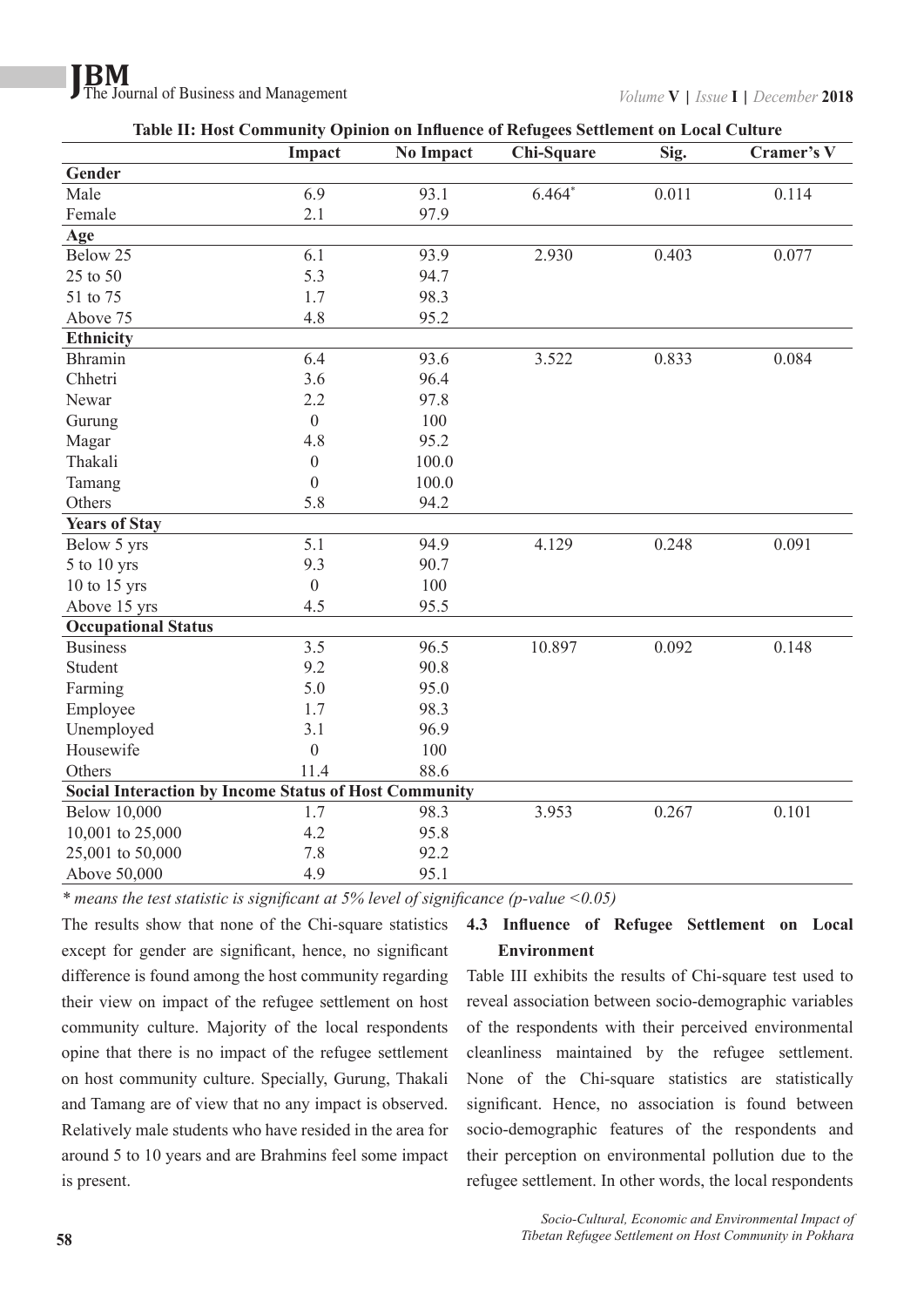have similar opinion regarding environmental hygiene the respondents think that the Tibetan refugees have maintained by the refugee settlement. Majority of maintained environmental cleanliness.

|                            | <b>Yes</b> | $\mathbf{N}\mathbf{0}$ | Chi-Square | Sig.  | Cramer's V |
|----------------------------|------------|------------------------|------------|-------|------------|
| Gender                     |            |                        |            |       |            |
| Male                       | 90.8       | 8.4                    | 0.877      | 0.645 | 0.042      |
| Female                     | 89.1       | 10.5                   |            |       |            |
| Age                        |            |                        |            |       |            |
| Below 25                   | 91.8       | 8.2                    | 7.212      | 0.302 | 0.085      |
| 25 to 50                   | 88.3       | 11.3                   |            |       |            |
| 51 to 75                   | 90.4       | 7.8                    |            |       |            |
| Above 75                   | 100.0      | 0.0                    |            |       |            |
| <b>Years of Stay</b>       |            |                        |            |       |            |
| Below 5 yrs                | 89.7       | 10.3                   | 3.723      | 0.714 | 0.061      |
| $5$ to $10$ yrs            | 83.7       | 16.3                   |            |       |            |
| $10$ to $15$ yrs           | 92.5       | 7.5                    |            |       |            |
| Above 15 yrs               | 90.5       | 9.5                    |            |       |            |
| <b>Occupational Status</b> |            |                        |            |       |            |
| <b>Business</b>            | 91.5       | 8.5                    | 16.699     | 0.161 | 0.129      |
| Student                    | 93.8       | 6.2                    |            |       |            |
| Farming                    | 93.3       | 6.7                    |            |       |            |
| Employee                   | 85.0       | 15.0                   |            |       |            |
| Unemployed                 | 81.2       | 18.8                   |            |       |            |
| Housewife                  | 87.2       | 12.8                   |            |       |            |
| Others                     | 85.7       | 14.3                   |            |       |            |

**Table III: Host Community Opinion on Influence of Refugee Settlement on Local Environment**

*\* means the test statistic is significant at 5% level of significance (p-value <0.05)*

Overall, the results suggest that the Tashi Palkhiel settlement camp has not made adverse impact on the environment. The refugees have maintained environmental cleanliness, preserved natural resources and have not played role in environmental pollution. It means contrary to the findings of similar studies, the Tibetan camp at Hemja has been successful in preservation of the natural environment in their vicinity.

#### **4.4 Influence of Refugee Settlement on Economic Activities**

Table IV presents the association between socioeconomic characteristics of the respondents and their perception on economic benefits received by the host community due the refugee settlement. The Chi-square statistics is found to be significant only in case of religion

and years of stay. It reveals that the view on whether the host community has received economic benefits in terms of increased business and employment opportunity is associated with religion and length of residency of the locals. The Chi-square value of 15.67 ( $p < 0.01$ ) for the variable years of stay reveals that local residing in the study area for longer period of time perceive the local business and job opportunities have increased due to the refugee settlement. Similarly, the results reveal that Hindus and Christians have favorable view on economic benefits received by the host community due to refugee settlement. No association has been found in case of variables contact frequency, age, occupation and income level.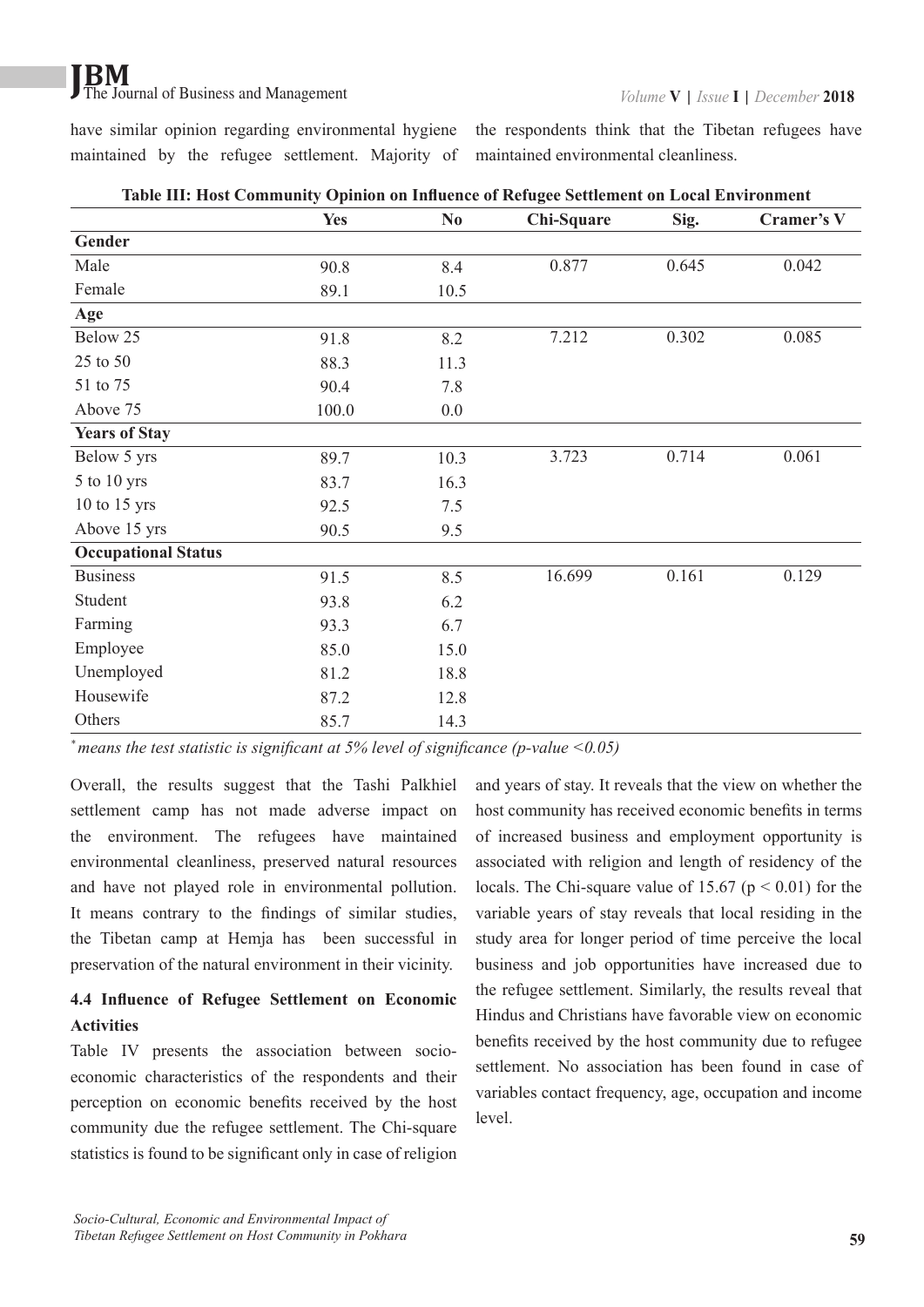|                                                              | <b>Increase</b> | <b>No Increase</b> | Chi-Square | Sig.  | Cramer's V |
|--------------------------------------------------------------|-----------------|--------------------|------------|-------|------------|
| <b>Contact Frequency</b>                                     |                 |                    |            |       |            |
| Frequently                                                   | 85.9            | 14.1               | 2.278      | 0.320 | 0.081      |
| Sometimes                                                    | 91.2            | 8.8                |            |       |            |
| Rarely                                                       | 84.2            | 15.8               |            |       |            |
| Age                                                          |                 |                    |            |       |            |
| Below 25                                                     | 81.6            | 18.4               | 3.309      | 0.346 | 0.082      |
| 25 to 50                                                     | 86.0            | 14.0               |            |       |            |
| 51 to 75                                                     | 87.7            | 12.3               |            |       |            |
| Above 75                                                     | 95.2            | 4.8                |            |       |            |
| Religion                                                     |                 |                    |            |       |            |
| Hindu                                                        | 86.9            | 13.1               | 11.857*    | 0.003 | 0.154      |
| Christian                                                    | 85.7            | 14.3               |            |       |            |
| <b>Buddhism</b>                                              | 53.8            | 46.2               |            |       |            |
| Others                                                       | 75.0            | 25.0               |            |       |            |
| <b>Years of Stay</b>                                         |                 |                    |            |       |            |
| Below 5 yrs                                                  | 68.4            | 31.6               | 15.668*    | 0.001 | 0.177      |
| 5 to 10 yrs                                                  | 79.1            | 20.9               |            |       |            |
| 10 to 15 yrs                                                 | 80.0            | 20.0               |            |       |            |
| Above 15 yrs                                                 | 89.1            | 10.9               |            |       |            |
| <b>Occupational Status</b>                                   |                 |                    |            |       |            |
| <b>Business</b>                                              | 92.1            | 7.9                | 10.324     | 0.112 | 0.144      |
| Student                                                      | 83.1            | 16.9               |            |       |            |
| Farming                                                      | 87.5            | 12.5               |            |       |            |
| Employee                                                     | 85.0            | 15.0               |            |       |            |
| Unemployed                                                   | 80.6            | 19.4               |            |       |            |
| Housewife                                                    | 76.6            | 23.4               |            |       |            |
| Others                                                       | 80.0            | 20.0               |            |       |            |
| <b>Social Interaction by Income Status of Host Community</b> |                 |                    |            |       |            |
| <b>Below 10,000</b>                                          | 83.5            | 16.5               | 2.534      | 0.469 | 0.081      |
| 10,001 to 25,000                                             | 89.8            | 10.2               |            |       |            |
| 25,001 to 50,000                                             | 85.9            | 14.1               |            |       |            |
| Above 50,000                                                 | 87.8            | 12.2               |            |       |            |

**Table IV: Opinion of Host Community about Influence of Refugees on Local Economy**

*\* means the test statistic is significant at 5% level of significance (p-value <0.05)*

Overall, the results depict that both the host and refugee community have benefitted from their economic ties in the study area. Furthermore, it is found that the local residents have benefitted more from the economic interactions. Hence, the Tashi Palkhiel Tibetan camp has helped in business initiatives of local people as well as provided employment opportunities.

#### **5. Conclusion**

The findings reveal that there exists social harmony, mutual co-existence, and bonding between the Tibetan refugees and local residents of Hemja. The two communities involve in social exchange and participate in social events of each other. The social acceptance is revealed from the fact that the practice of intermarriages between the communities is also prevalent. The Tibetan refugee camp is found not to adversely impact the host community culture. Similarly, the refugee settlement has not brought any adverse effect on the local environment. The basic services and facilities like education and health is available on equitable basis to both the communities. Finally, the economic interaction between the communities has resulted in mutually beneficial economic condition for both in terms of increased business and employment opportunities. Moreover, the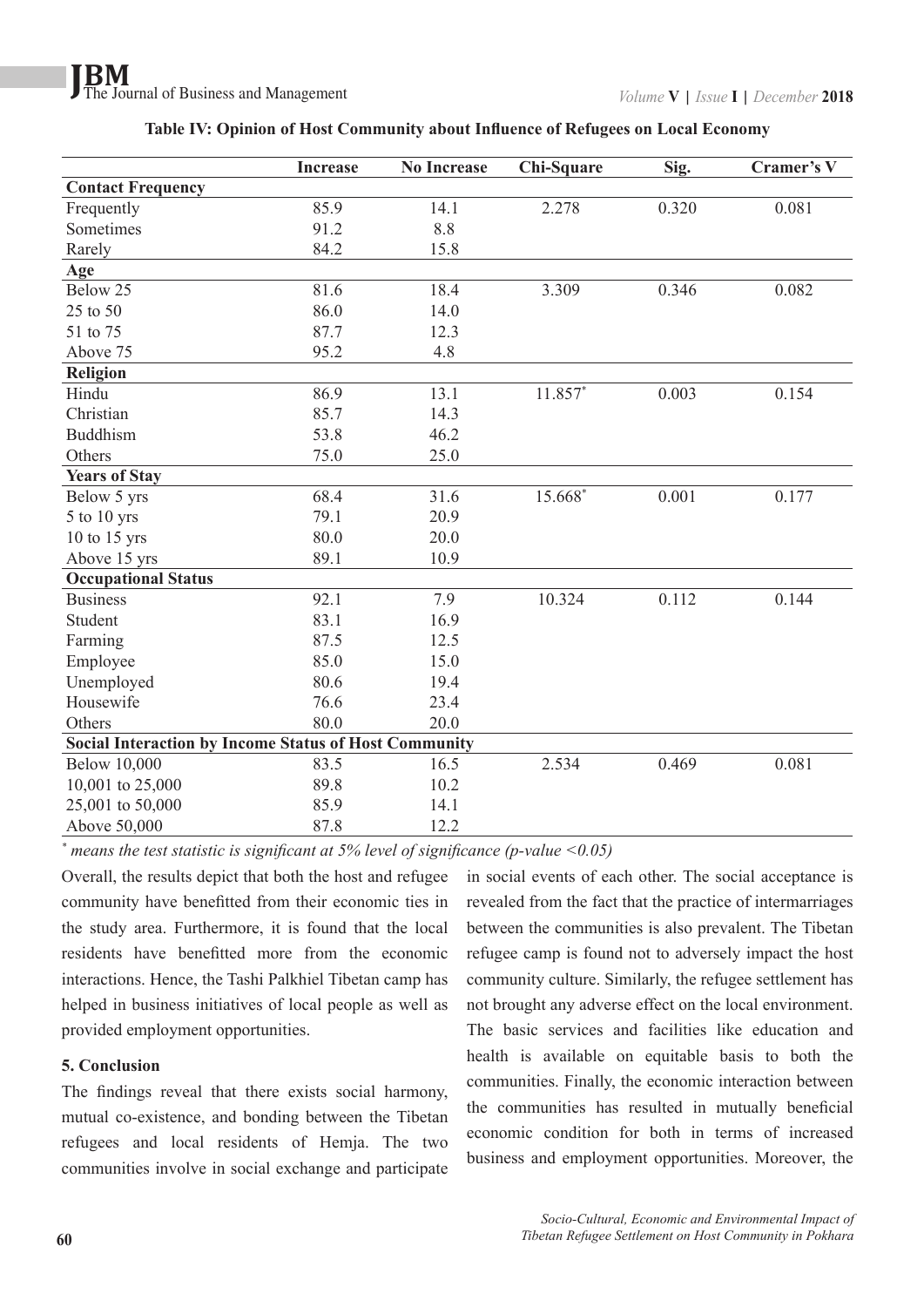economic benefits to the host community is relatively higher due to the refugee settlement. Overall, the findings reveal that Tashi Palkhiel Tibetan camp has positive impact on social, environmental and economic condition of the host community. The study selects only one Tibetan camp among twelve camps operating in Nepal. The study results will be more generalizable if more camps are included in the study. The study is based on opinion survey of only the local residents. Future studies can explore the issue by incorporating the perspectives

- Adisa, J. (1996). Rwandan Refugees and Environmental Strategy in the Great Lakes Region. A Report on the Habitat/UNEP Plan of Action. *Journal of Refugee Studies*, 326-334.
- Alexander, A. (2010). *Without Refuge: Chin Refugees in India and Malaysia.* Retrieved from http://www. fmreview.org/FMRpdfs/FMR30/36-37.pdf
- Alix-Garcia, J. (2007). The Effect of Refugee Inflows on Host Country Populations: Evidence fromTanzania. Retrieved from http:// irnegotiation0708.pbworks.com/f/SSRNid836147.pdf
- Barth, F. (1994). *Ethnic Groups and Boundaries.* Retrieved from http://isites.harvard.edu/fs/ docs/icb.topic446176.files/Week\_4/Barth\_ Introduction Et hnic Groups and Boundaries. pdf
- Betts, A. (2006). Comprehensive Plans of Action: Insights from CIREFCA and the Indochinese CPA. Retrieved from http://www.unhcr.org/43eb6a152. pdf
- Black, R., & Sessay, M. (1998). Forced Migration, Natural Resource Use and Environmental Change: The Case of the Senegal River Valley. *International Journal of Population Geography*, 31-47.
- Buscher, D., & Heller, L. (2008). *DesperateLives: Urban Refugee Women in Malaysia and Egypt.* Retrieved from http://www.fmreview.org/en/ urban-displacement/20-21.pdf

*Socio-Cultural, Economic and Environmental Impact of Tibetan Refugee Settlement on Host Community in Pokhara*

of the Tibetan refugees. Additionally, the study is based on quantitative research approach. In order to get better insights on the research issue, qualitative approach can be more appropriate. Inclusion of further dimensions of social, economic and environmental issues in the research study can offer more insightful findings in order to understand the phenomena.

**Acknowledgement:** *This article is the product of Faculty Research Award funded by University Grants Commission (UGC), Nepal in the year 2016.*

**References**

- Chambers, R. (1986). Hidden Losers? The Impact of Rural Refugees and Refugee Programs on Poorer Hosts. *International Migration Review*, 245-263.
- Commission, W. R. (2009). *Peril or Protection: The Link Between Livelihoods and Gender based.* Retrieved from www.womensrefugeecommission.org/ images/stories/GBV\_livelihoods\_FINAL.pdf
- Committee, U. S. (1998). Economic and Social Impact of Massive Refugee Populations on Host Developing Countries, as well as Other Countries: A Quantative Assessment on the Basis of Special Case Studies. *UNHCR* . Retrieved from http:// www.unhcr.org/3ae68cf710.html
- Crisp, J. (2003). No Solutions in Sight: The Problem of Protracted Refugee Situations in Africa. Retreved from http://www.unhcr.org/3e2d66c34.pdf
- Dev, S. V. (2002). The Reluctant Host: The Socio-cultural Impact of Refugees on DevelopingCommunities. *Mots Pluriel*. Retrieved from http://motspluriels. arts.uwa.edu.au/MP2102s.html
- Dolma, S., Singh, S., Lohfeld, L., Orbinski, J. J., & Mills, E. J. (2006). Dangerous Journey: Documenting the Experience of Tibetan Refugees. *American Journal of Public Health* , 2061-2064.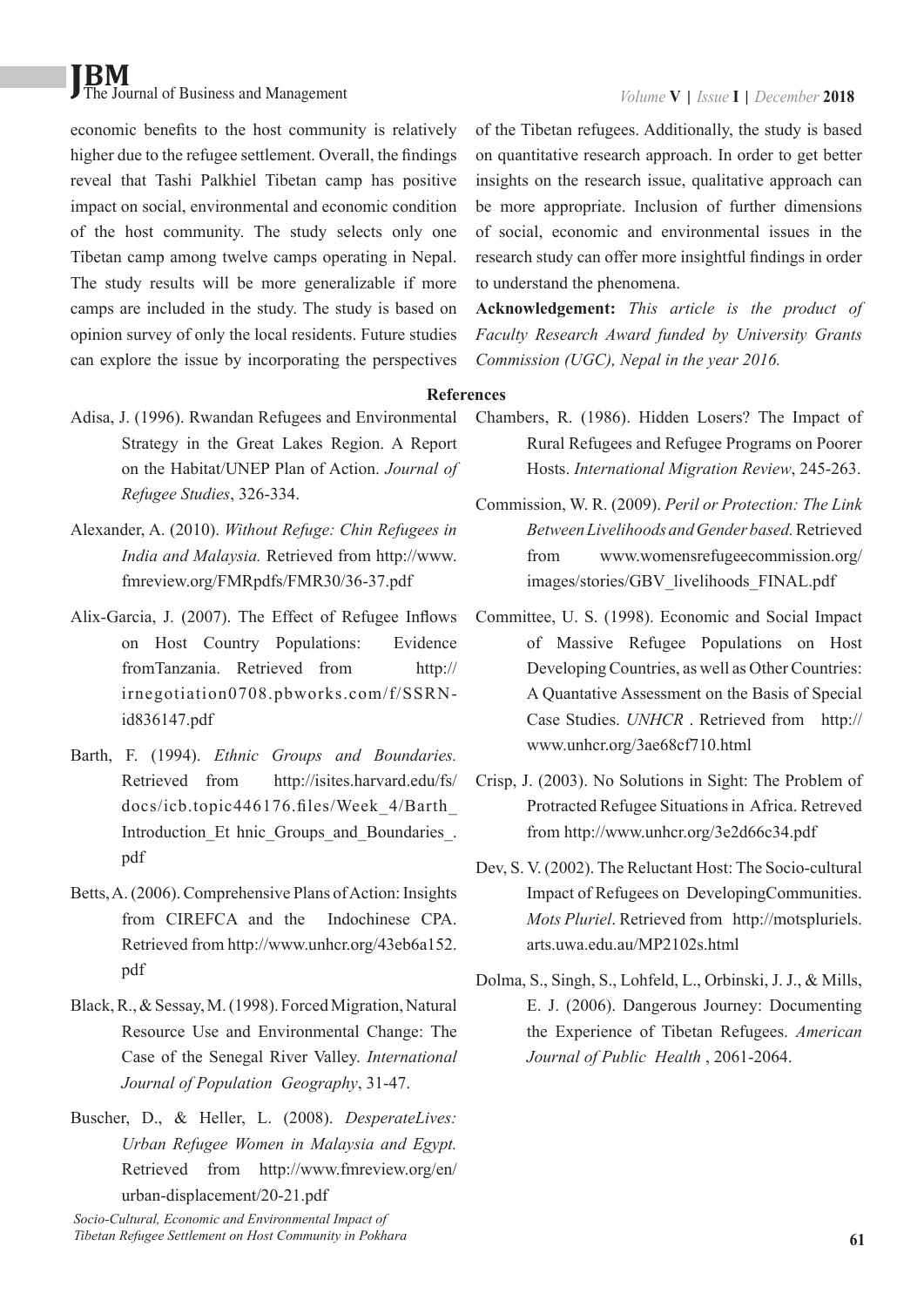- Ecology, N. A. (2010). *Socio-economic and Environmental Impacts of Dadaab Refugee Camps on Host Communities.* Retrieved from https://www.drc.dk/media/2108214/socioeconomic-environmental-impact-study- of-thedadaab-refugee-camp-on-the-host-community. pdf
- Finnström, S. (2003). *Living with bad surroundings: war and existential uncertainty in Acholiland, Northern Uganda* (Doctoral dissertation, Acta Universitatis Upsaliensis). http://www.diva-portal.org/smash/ record.jsf?pid=diva2%3A163495&dswid=-4457
- Hakovirta, H. (1988). The Global Refugee Problem: A Model and Its Application. *International PoliticalScience Review (1993)* , 35-57.
- Hamza, B. M. (2006). A report on the Somali remittance sector in Canada: Prepared for Nathanson Centre for the Study of Organized Crime and Corruption. Retrieved from https://www.library.yorku.ca/ find/Record/2036598
- Jacobsen, K. (1996). Factors Influencing the Policy Responses of Host Governments to Mass Refugee Influxes. *The International Migration Review* , 655-678. Retrieved from europepmc. org/abstract/MED/12292015
- Kandoh, M. M. (2012). *Forced Migration: Socioeconomic Implications for Hosts Communities in Southern and Northern Ghana.* Retrieved from www.hioa.no/content/download/17625/190127/ file/MorforKandoh.pdf
- Martin, A. (2005). Environmental Conflict Between Refugee and Host Communities. *Journal of Peace Research* , 329–346.
- Maystadt, J.-F., & Verwimp, P. (2009). Households in Conflict Network (Working Paper 60): Winners and Losers among a Refugee-Hosting. *The Institute of Development Studies - at the University of Sussex - Falmer - Brighton - BN1 9RE*. Retrieved from http://www.hicn.org/

wordpress/wp-content/uploads/2012/06/wp60. pdf

- Miller, S. D. (2018). Assessing the Impacts of Hosting Refugees. *Centre for International Governance Innovation World Refugee Council* , 1-13.
- Mills, E. J., Singh, S., Holtz, T. H., Chase, R. M., Dolma, S., Barbara, J. S., et al. (2005). Prevalence of mental disorders and torture among Tibetan refugees: A systematic review. *BMC International Health and Human Rights* , 1-8.
- Mekuria, W. (2013). *The Socio-Economic Impact of South Sudanese refugees on the Host Community in Ethiopia: the Case of Pugnido Refugee Camp: Pugnido, Gambella Region.* Retrieved from http://etd.aau.edu.et/ bitstream/123456789/6051/1/13.%20Woenu%20 Mekuria.pdf
- NUCRA. (2010). *Refugees in Nepal: A Short Glimpse.* Leaflet
- Omeokachie, I. V. (2014). The Security implications of the refugee situation in South Africa. MA Thesis, University of Pretoria).Retrieved from https://repository.up.ac.za/bitstream/ handle/2263/41367/Omeokachie Security 2014. pdf?sequence=1
- Paljor, T. (2007). Current Situation of Tibetan Refugees in Exile. *Retrieved from* geography.org.uk/ download/GA\_Conf07Paljor.doc
- Pini, J. (2008). Political Violence and the African Refugee Experience. *International Affairs Review*. Retrieved from http://www.iar-gwu.org/node/19
- Schmeidl, S. (1997). Exploring the Causes of Forced Migration: A Pooled Time-Series Analysis, 1971-1990. *Social Science Quarterly*, 284-308.
- Smith, M. P. 2001 "Preface." In New Approaches to Migration? Transnational Communities and the Transformation of Home. Ed. N. Al-Ali and K. Koser. London: Routledge.

*Socio-Cultural, Economic and Environmental Impact of Tibetan Refugee Settlement on Host Community in Pokhara*